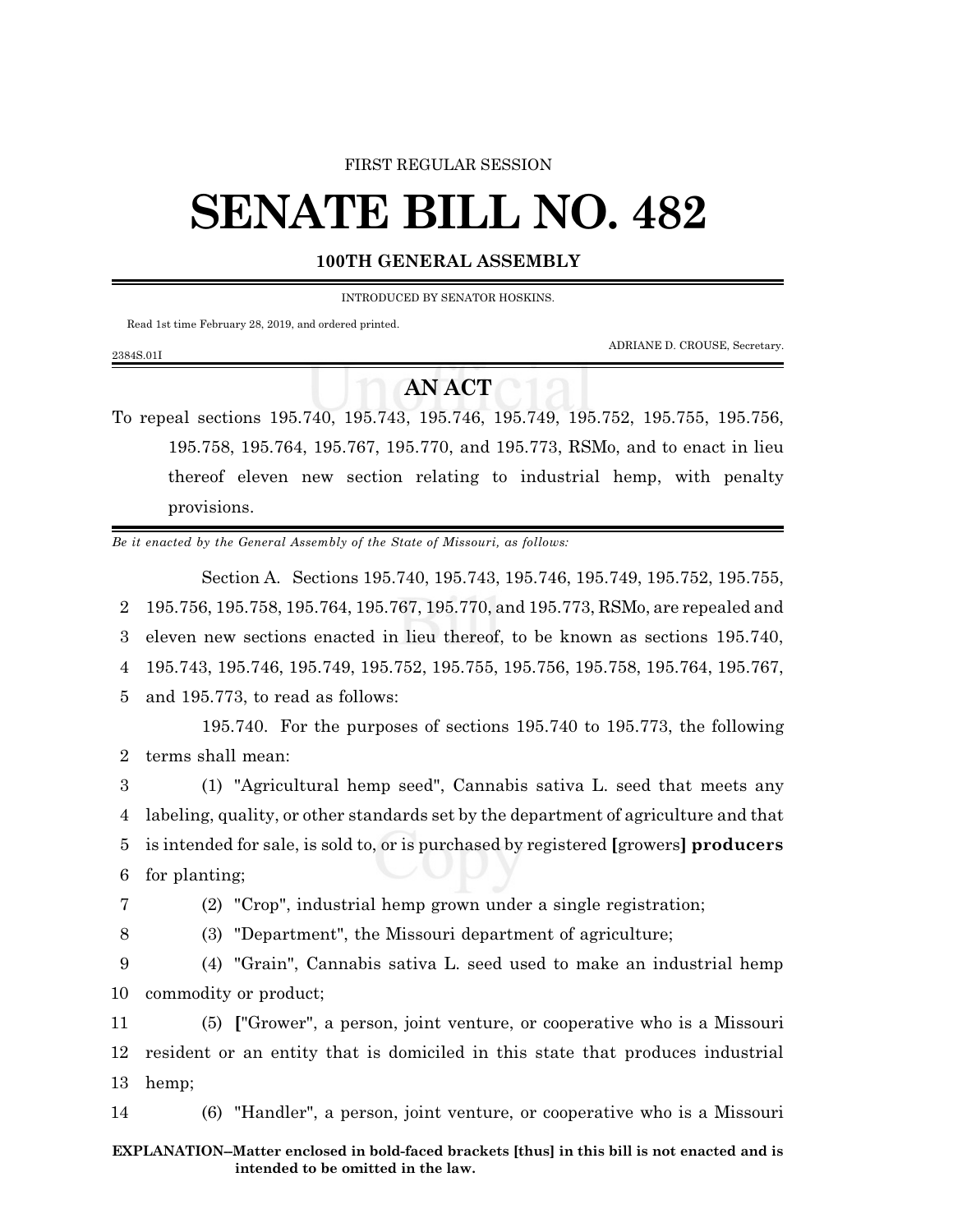resident or an entity that is domiciled in this state that receives industrial hemp for processing into commodities, products, feed, or agricultural hemp seed;

 (7)**] "Handle", possessing, transporting, or storing of industrial hemp for any period of time on premises owned, operated, or controlled by a person registered to produce industrial hemp;**

 **(6) "Indoor cultivation facility", any greenhouse or enclosed building or structure capable of continuous cultivation throughout the year that is not a residential building;**

 **(7)** "Industrial hemp plant monitoring system", a reporting system that includes, but is not limited to, testing, transfer reports, and data collection maintained by a **[**grower or handler**] producer** and available to the department for purposes of monitoring agricultural hemp seed and industrial hemp cultivated as an agricultural product from planting to final **[**packaging**] sale or transfer to the general public;**

 **(8) "Nonviable", plant material or agricultural hemp seed that is not capable of living or growing;**

 **(9) "Produce", the cultivation, harvest, or conversion of raw industrial hemp plant material into any form for sale or transfer to the general public;**

 **(10) "Producer", a person, joint venture, or cooperative who is a Missouri resident, or an entity that is domiciled in this state, that grows or produces industrial hemp**.

195.743. **[**1. There is hereby created an "Industrial Hemp Agricultural Pilot Program", in accordance with federal law, to be implemented by the department to study the growth, cultivation, processing, feeding, and marketing of industrial hemp.

 2.**]** Industrial hemp shall be an agricultural product that is subject to regulation by the department, including compliance with an industrial hemp plant monitoring system.

195.746. 1. Any **[**grower or handler**] producer** of industrial hemp shall obtain a registration from the department. **[**Growers and handlers engaged in the production of agricultural hemp seed shall obtain an agricultural hemp seed production permit. An agricultural hemp seed production permit shall authorize a grower or handler to produce and handle agricultural hemp seed for sale to registered industrial hemp growers and handlers. The department shall make information that identifies sellers of agricultural hemp seed available to growers,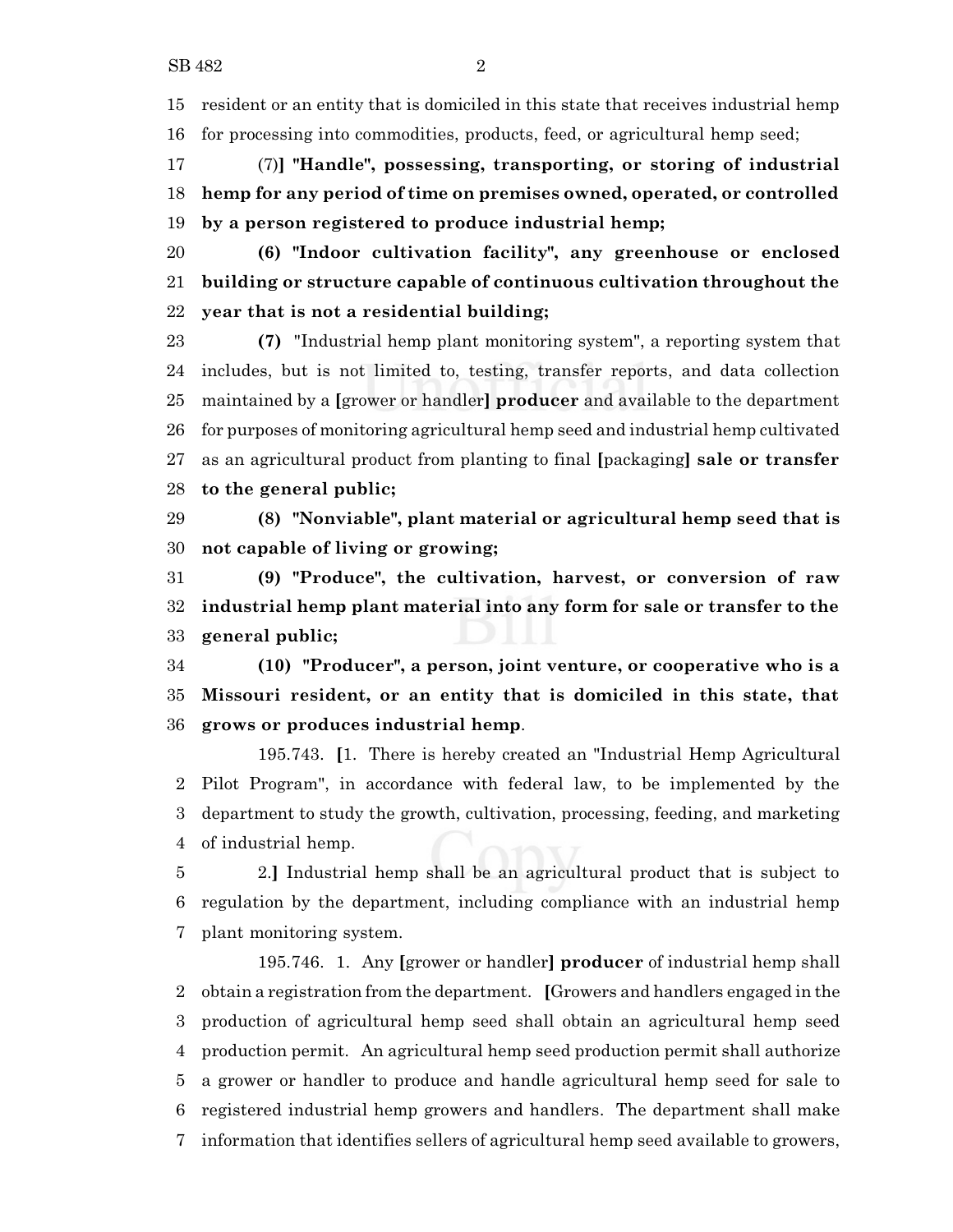and any seller**] Any producer** of agricultural hemp **[**seed**]** shall ensure that the seed complies with any standards established by the department.

 2. An application for an industrial hemp registration **[**or agricultural hemp seed production permit**]** shall include:

(1) The name and address of the applicant;

 (2) The name and address of the industrial hemp **[**or agricultural hemp seed**]** operation;

 (3) The global positioning system coordinates and legal description for the property used for the industrial hemp **[**or agricultural hemp seed**]** operation;

 (4) The application fee, as determined by the department, in an amount sufficient to cover the administration, regulation, and enforcement costs associated with sections 195.740 to 195.773; and

(5) Any other information the department deems necessary.

 3. The department shall issue a registration **[**or permit**]** under this section to an applicant who meets the requirements of this section and section 195.749**[**,**] and** who satisfactorily completes a state and federal **[**fingerprint criminal history**]** background check **[**under section 43.543, who signs an acknowledgment that industrial hemp is an experimental crop, and who signs a waiver that holds the department harmless in the event a lawsuit occurs or if the growth, cultivation, processing, feeding, or marketing of industrial hemp or seed is later declared illegal under federal law**]**. The department may charge an applicant an additional fee for the cost of the **[**fingerprint criminal history**]** background check in addition to the registration **[**or permit**]** fee.

 4. Upon issuance of a registration **[**or permit**]**, information regarding all **[**registration and permit holders**] registrants** shall be forwarded to the Missouri state highway patrol.

 5. An industrial hemp registration **[**or agricultural hemp seed production permit**]** is:

 (1) Nontransferable, except such registration **[**or permit**]** may be transferred to a **[**spouse or child**] person** who otherwise meets the requirements of a registrant **[**or permittee**]**, and the **[**spouse or child**] person** may operate under the existing registration **[**or permit**]** until the registration **[**or permit**]** expires, at which time the renewal shall reflect the change of the registrant **[**or permittee**]**;

 (2) Valid for a three-year term unless revoked by the department; and (3) Renewable as determined by the department**, if the registrant is**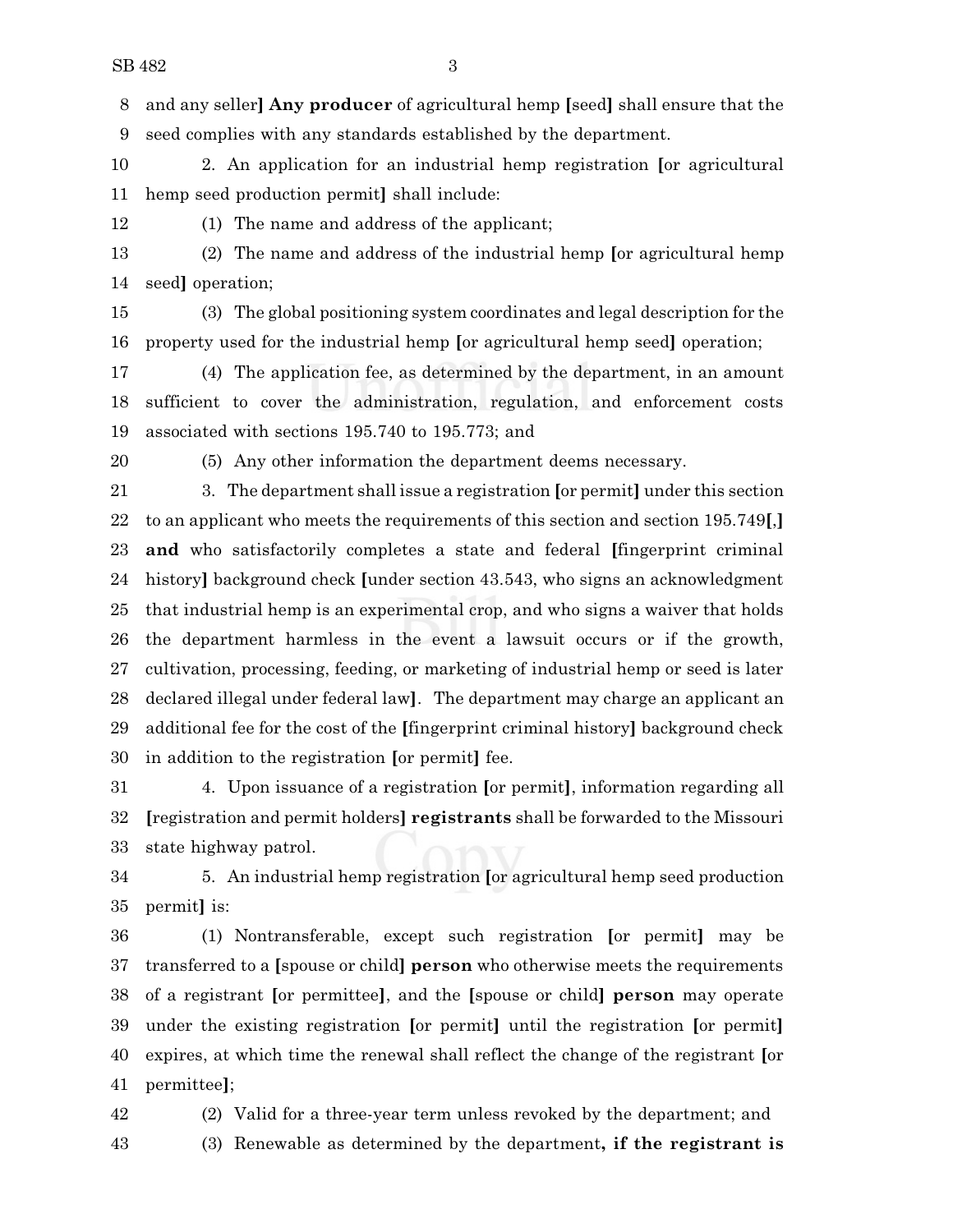**found to be in good standing**.

 **6. Each individual parcel of ground or indoor cultivation facility with a separate legal description shall be required to obtain a separate registration unless the parcels are contiguous and owned by the same person of record.**

195.749. 1. The department may revoke, refuse to issue, or refuse to renew an industrial hemp registration **[**or agricultural hemp seed production permit**]** and may impose a civil penalty of not less than **[**two thousand**]** five hundred dollars or more than fifty thousand dollars for violation of:

(1) A registration **[**or permit**]** requirement, term, or condition;

 (2) Department rules relating to **[**growing or handling**] the production of** industrial hemp;

(3) Any industrial hemp plant monitoring system requirement; or

 (4) A final order of the department that is specifically directed to the **[**grower's or handler's**] producer's** industrial hemp operations or activities.

 2. A registration **[**or permit**]** shall not be issued to a person who in the five years immediately preceding the application date has been found guilty of, or pled guilty to, a felony offense under any state or federal law regarding the possession, distribution, manufacturing, cultivation, or use of a controlled substance.

 3. The department may revoke, refuse to issue, or refuse to renew an industrial hemp registration **[**or an agricultural hemp seed production permit**]** for failing to comply with any provision of this chapter, or for a violation of any department rule relating to agricultural operations or activities other than industrial hemp **[**growing or handling**] production**.

 **[**4. The department shall refuse to issue an industrial hemp registration or agricultural hemp seed permit to any applicant if approving such registration or permit would authorize the growth or cultivation of industrial hemp or agricultural hemp seed on a plot of land that is less than ten acres or more than forty acres by any single registrant or permittee, or over two thousand acres of land statewide among all registrants or permittees, notwithstanding the twenty-acre limitation for institutions of higher education set forth in section 195.767.**]**

195.752. Any person **[**growing**] producing** industrial hemp who does not have a valid industrial hemp registration issued under section 195.746 shall be subject to an administrative fine of five hundred dollars and shall **[**obtain a valid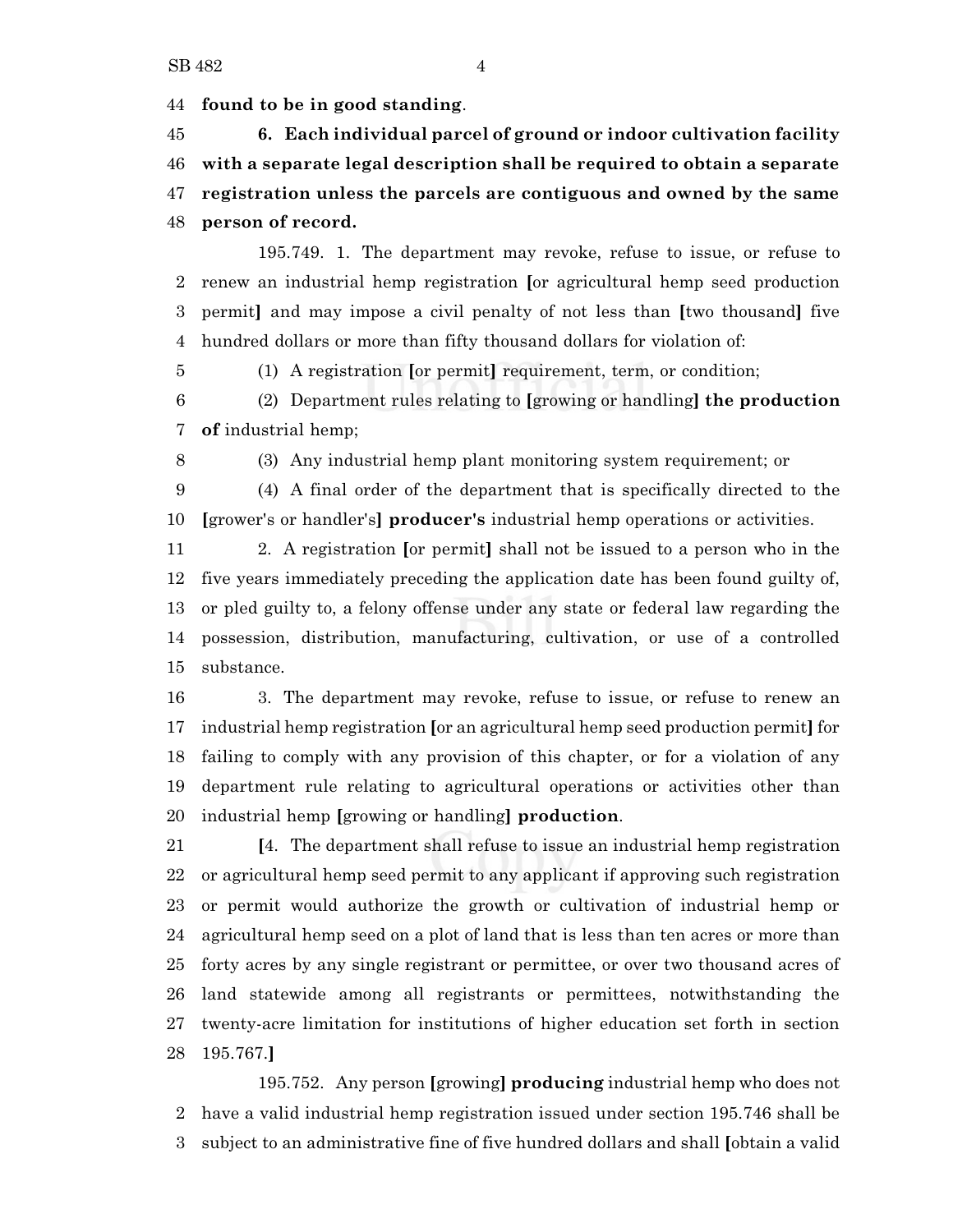registration to grow industrial hemp within thirty days. If, during the thirty-day period, such person applies for and receives an industrial hemp registration, the amount of the fine imposed under this section shall be refunded in full. If, during the thirty-day period described in this section, such person fails to obtain an industrial hemp registration, the person shall**]** be fined one thousand dollars per day until such person **[**obtains a registration. After thirty days of failing to obtain an industrial hemp registration and an accumulation of administrative fines exceeding thirty days, such person shall destroy**] destroys** the industrial hemp crop. The Missouri state highway patrol shall certify such destruction to the department.

195.755. A **[**grower**] producer** may retain seed from each industrial hemp crop to ensure a sufficient supply of seed for that **[**grower**] producer** for the following year. **[**A grower shall not be required to obtain an agricultural hemp seed production permit in order to retain seed for future planting.**]** Any seed retained **[**by a grower**]** for future planting shall not be sold or transferred and does not have to meet agricultural hemp seed standards established by the department.

195.756. Notwithstanding sections 281.050 and 281.101 to the contrary, in the **[**growing and handling**] production** of industrial hemp consistent with sections 195.740 to 195.773, no retailer of pesticides as defined in 7 U.S.C. Section 136, or agricultural chemicals shall be liable for the sale, application, or handling of such products by a producer or applicator in any manner or for any purpose not approved by applicable state and federal agencies. No producer or applicator may use or apply pesticides or agricultural chemicals in the growing or handling of industrial hemp except as approved by state and federal law.

195.758. 1. Every **[**grower or handler**] producer** shall be subject to an industrial hemp plant monitoring system and shall keep industrial hemp **[**crop and agricultural hemp seed**]** records as required by the department. Upon three days' notice, the department may require an inspection or audit during any normal business hours for the purpose of ensuring compliance with:

(1) Any provision of sections 195.740 to 195.773;

(2) Department rules and regulations;

 (3) Industrial hemp registration **[**or agricultural hemp seed production permit**]** requirements, terms, or conditions;

(4) Any industrial hemp plant monitoring system requirement; or

(5) A final department order directed to the **[**grower's or handler's**]**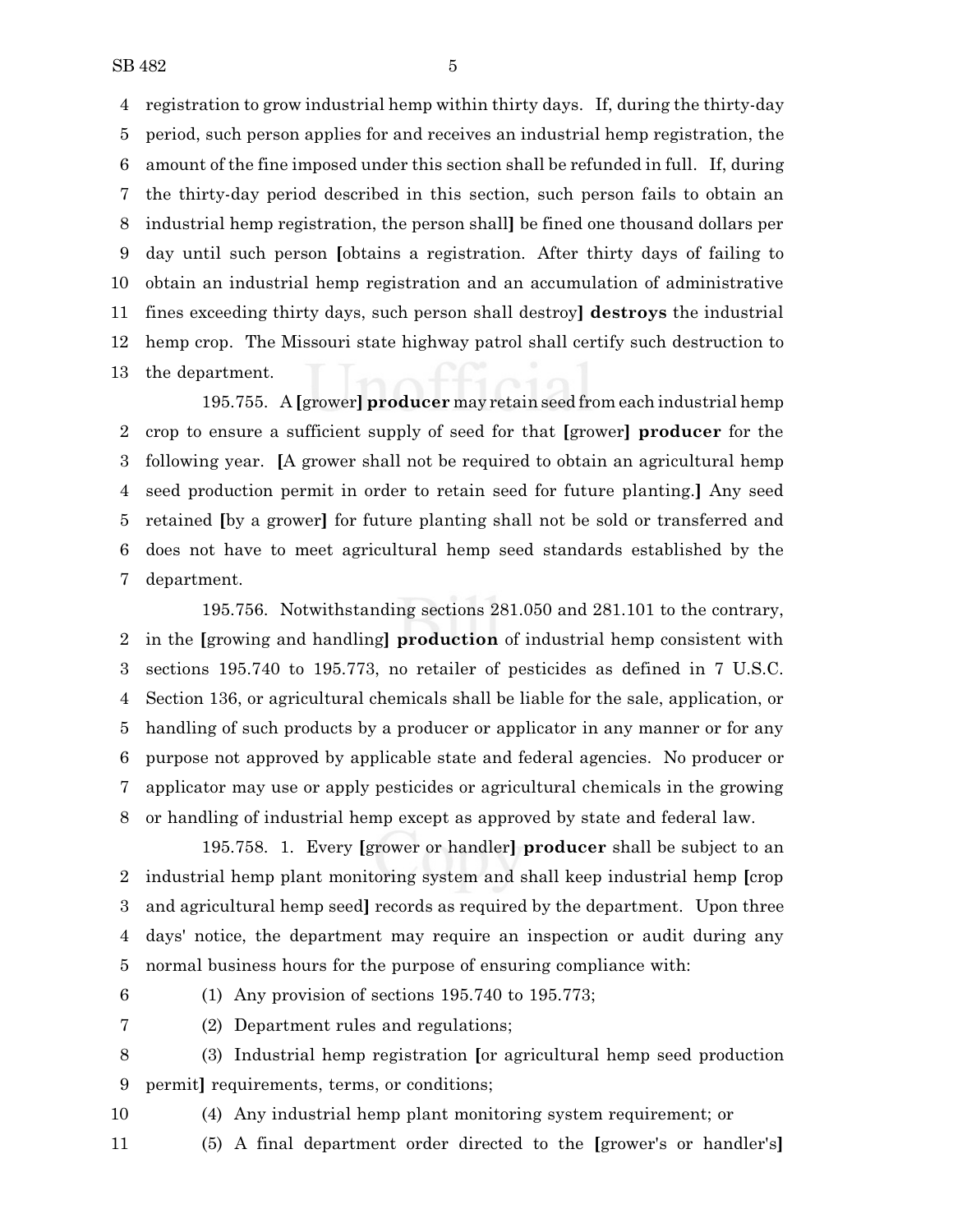**producer's** industrial hemp **[**or agricultural hemp seed**]** operations or activities.

 2. In addition to any inspection conducted under subsection 1 of this section, the department may inspect any industrial hemp crop during the crop's growth phase and take a representative sample for field analysis. If a crop contains an average delta-9 tetrahydrocannabinol concentration exceeding three-tenths of one percent or the maximum concentration allowed under federal law, whichever is greater, on a dry weight basis, the department may **retest the crop. If the second test indicates that a crop contains an average delta- 9 tetrahydrocannabinol concentration exceeding three-tenths of one percent or the maximum concentration allowed under federal law, whichever is greater, on a dry weight basis, the department may** order any **[**grower or handler**] producer** to destroy the crop.

 3. If such crop is not destroyed within fifteen days of the **[**grower or handler**] producer** being notified by the department by certified mail that the crop contains concentrations exceeding those set forth in subsection 2 of this section, and directing the **[**grower or handler**] producer** to destroy the crop, such **[**grower or handler**] producer** shall be subject to a fine of five thousand dollars per day until such crop is destroyed. **[**Such fine shall be in addition to any criminal liability the grower or handler may incur, except that**]** No such penalty or fine shall be imposed prior to the expiration of the fifteen-day notification period.

 4. The Missouri state highway patrol may**, at its own expense,** perform aerial surveillance to ensure illegal industrial hemp **[**or marijuana**]** plants are not being cultivated on or near legal, registered industrial hemp plantings.

 5. The Missouri state highway patrol may coordinate with local law enforcement agencies to certify the destruction of illegal industrial hemp **[**and marijuana**]** plants.

 6. The department shall notify the Missouri state highway patrol and local law enforcement agencies of the need to certify that a crop of industrial hemp deemed illegal through field analysis has been destroyed.

 **7. The department shall permit the sale or transfer of nonviable hemp including, but not limited to, stripped stalks, fiber, dried roots, nonviable leaf material, nonviable floral material, nonviable seeds, grain, seed oils, floral and plant extracts, feed, forage, and other marketable agricultural hemp products to members of the general public both within and outside the state.**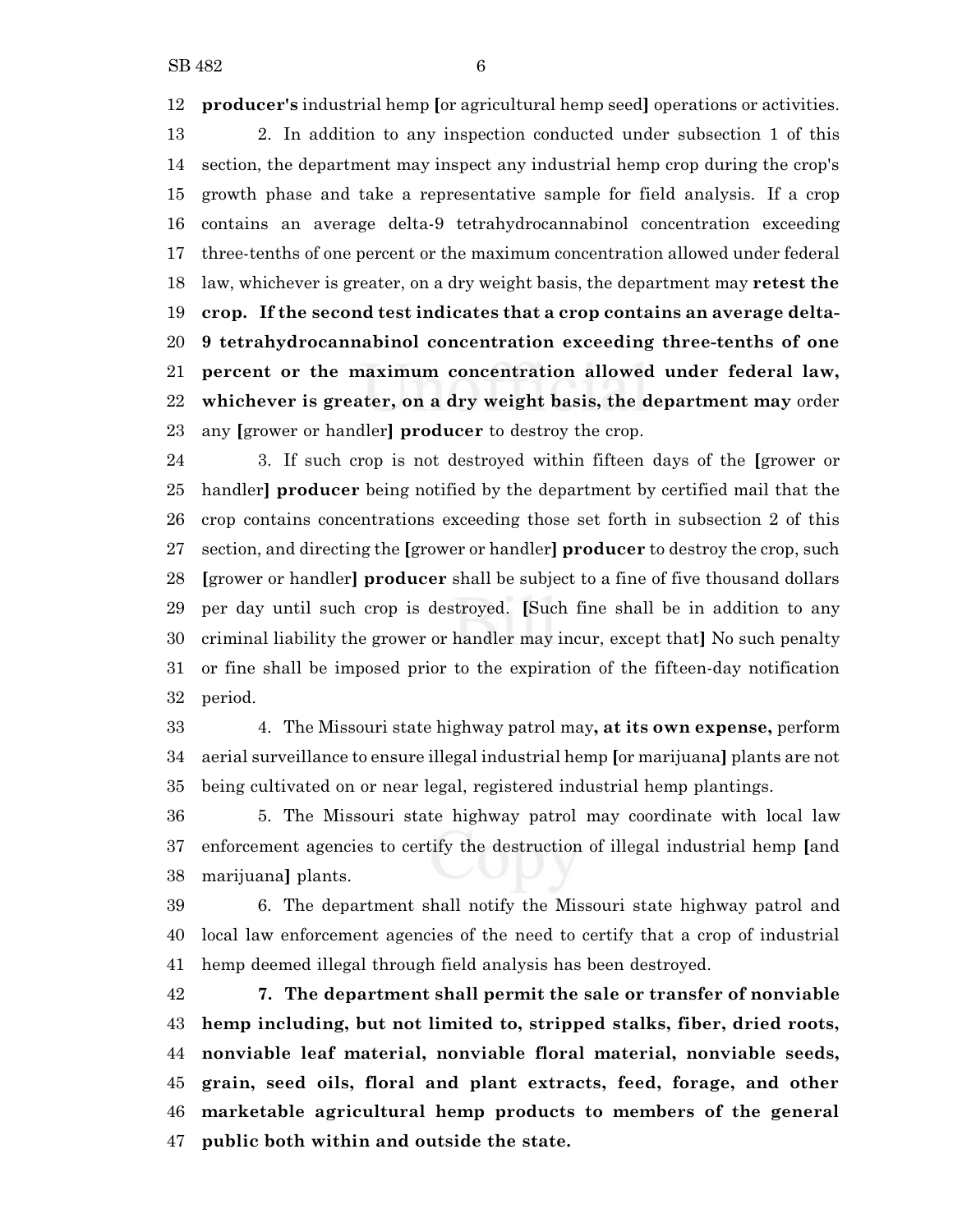195.764. 1. The department may charge **[**growers and handlers**] producers** reasonable fees as determined by the department for the purposes of administering sections 195.740 to 195.773. Fees charged for purposes of administering sections 195.740 to 195.773 shall only be used to administer such sections, and shall not provide additional revenue for the department to use to administer any other program or provide staff to the department for any other program. All fees collected under sections 195.740 to 195.773 shall be deposited in the industrial hemp fund created under this section for use by the department to administer sections 195.740 to 195.773.

 2. There is hereby created in the state treasury the "Industrial Hemp Fund", which shall consist of money collected under sections 195.740 to 195.773. The state treasurer shall be custodian of the fund. In accordance with sections 30.170 and 30.180, the state treasurer may approve disbursements. The fund shall be a dedicated fund and money in the fund shall be used solely by the department of agriculture for the purpose of administering such sections, including reimbursing the Missouri state highway patrol for the enforcement of such sections. Notwithstanding the provisions of section 33.080 to the contrary, any moneys remaining in the fund at the end of the biennium shall not revert to the credit of the general revenue fund. The state treasurer shall invest moneys in the fund in the same manner as other funds are invested. Any interest and moneys earned on such investments shall be credited to the fund.

195.767. **[**1.**]** An institution of higher education may, in collaboration with the department, engage in the study of the growth, cultivation, or marketing of industrial hemp and agricultural hemp seed. Institutions for higher education shall obtain a registration for the **[**growth**] production** of industrial hemp**[**, or a permit for the growth and handling of agricultural hemp seed,**]** from the department as set forth in sections 195.746 and 195.749.

 **[**2. The department shall refuse to issue an industrial hemp registration or agricultural hemp seed permit to any institution of higher education if approving such registration or permit would authorize the growth or cultivation of industrial hemp or agricultural hemp seed by institutions of higher education on over twenty acres of land statewide, notwithstanding the two thousand-acre limitation set forth in section 195.749. Notwithstanding subsection 4 of section 195.749 to the contrary, the department may issue a registration or permit to an institution of higher education for the growth or cultivation of industrial hemp or agricultural hemp seed on a plot of land that is less than ten acres.**]**